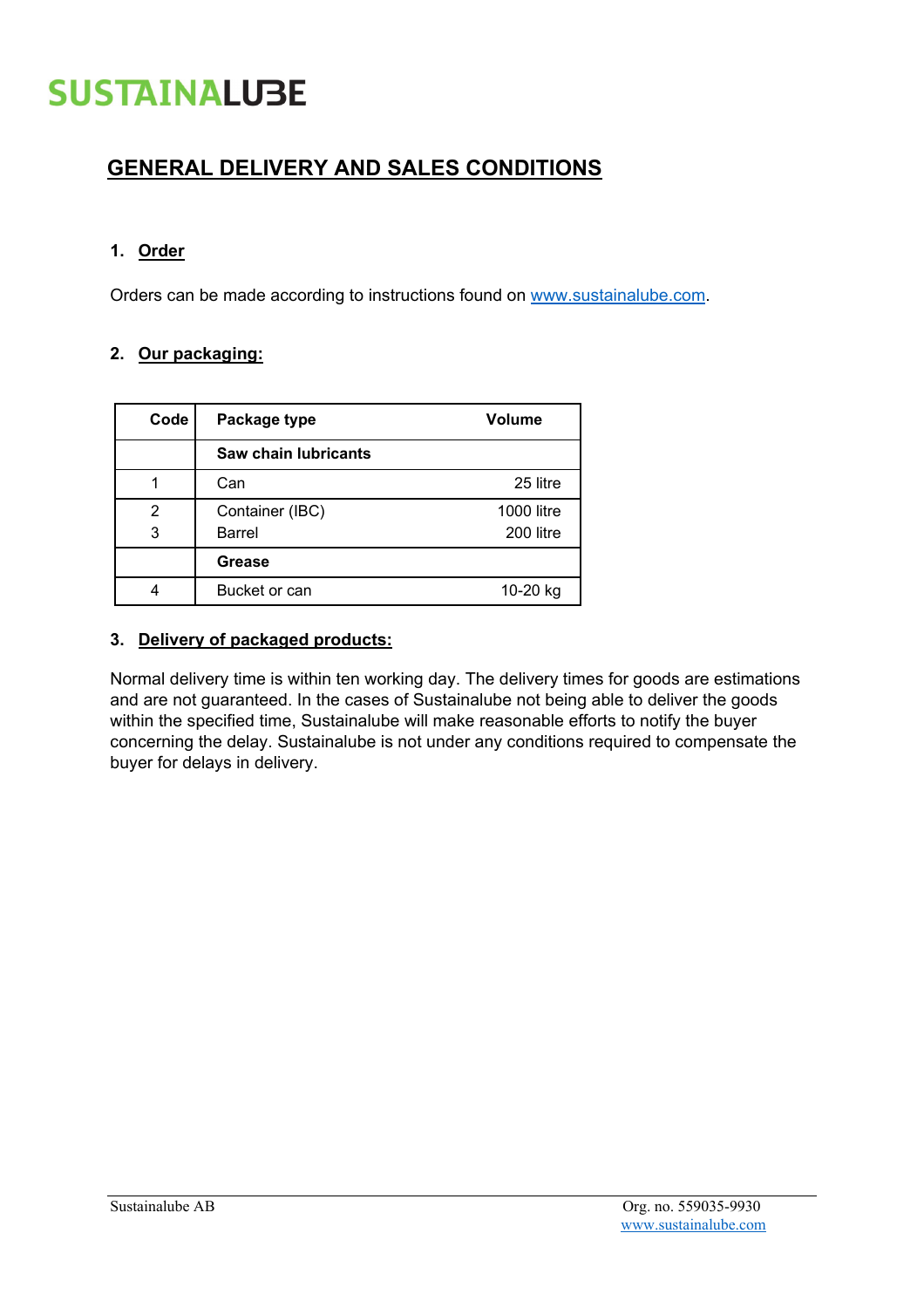# **SUSTAINALUBE**

#### **4. Urgent orders**

If you wish to make an urgent order, please contact us by phone. Our Customer Centre will examine if the product is available and if we can deliver within the time frame you wish.

#### **5. Used containers**

Empty containers must be disposed of in an environmentally responsible manner.

#### **6. VAT**

For all announced prices, a VAT or other by government mandated tax is added.

#### **7. Payment Terms**

At 30 days net after date of invoice, unless otherwise agreed. Invoicing takes place after each delivery. If the Buyer has exceeded the credit limit, interest is charged from the due date until full payment is made. Interest is currently 7% from the due date.

#### **8. Force Majeure**

If war, warlike events, export or import restrictions, government regulation of other kinds, natural disaster, tonnage shortage, ice/snow obstacles, labor disputes, major disruption and other circumstances that prevent, expensive or complicate Sustainalubes procurement of goods, or the performance of contractual agreement; Sustainalube is justified without liability to cancel the contract or request. As stated above regarding labour disputes shall also be valid and covered by the measure.

#### **9. Buyer's responsibility**

The buyer is responsible for that space exists for the ordered quantity and that the space in question complies with government requirements. Damage which can occur for third parties as a result of absence of such space or the space not meeting current requirements, such as proper overfill protection, is replaced by the Purchaser. The buyer is responsible for the access road having bearing capacity and that it is plowed in winter. The buyer is also responsible for the delivery location being marked satisfactory. Additional expenses incurred in connection with Sustainalube delivery can be charged to the purchaser. The buyer shall also bear the additional costs that may affect Sustainalube due to partial deliveries. The buyer is also liable for costs arising in cases where the Purchaser has entered zip code to a post office box, but want to have the goods delivered to a street address with different postal code. This also applies when the buyer has entered incorrect postcode.

#### **10. Sustainalubes limited liability for defects in delivered goods**

At fault in the delivered goods are Sustainalubes liability is limited to the delivery of new and faultless goods and possible refund to the customer. Sustainalube is therefore not obliged to pay the Buyer any compensation either for personal injury, property damage, lost profit or any other loss or indirect damage, unless otherwise expressly agreed on or if gross negligence can be attributed to Sustainalube. Furthermore Sustainalube is not responsible for damage caused by Buyer's handling etc. after Buyer's receipt of the goods.